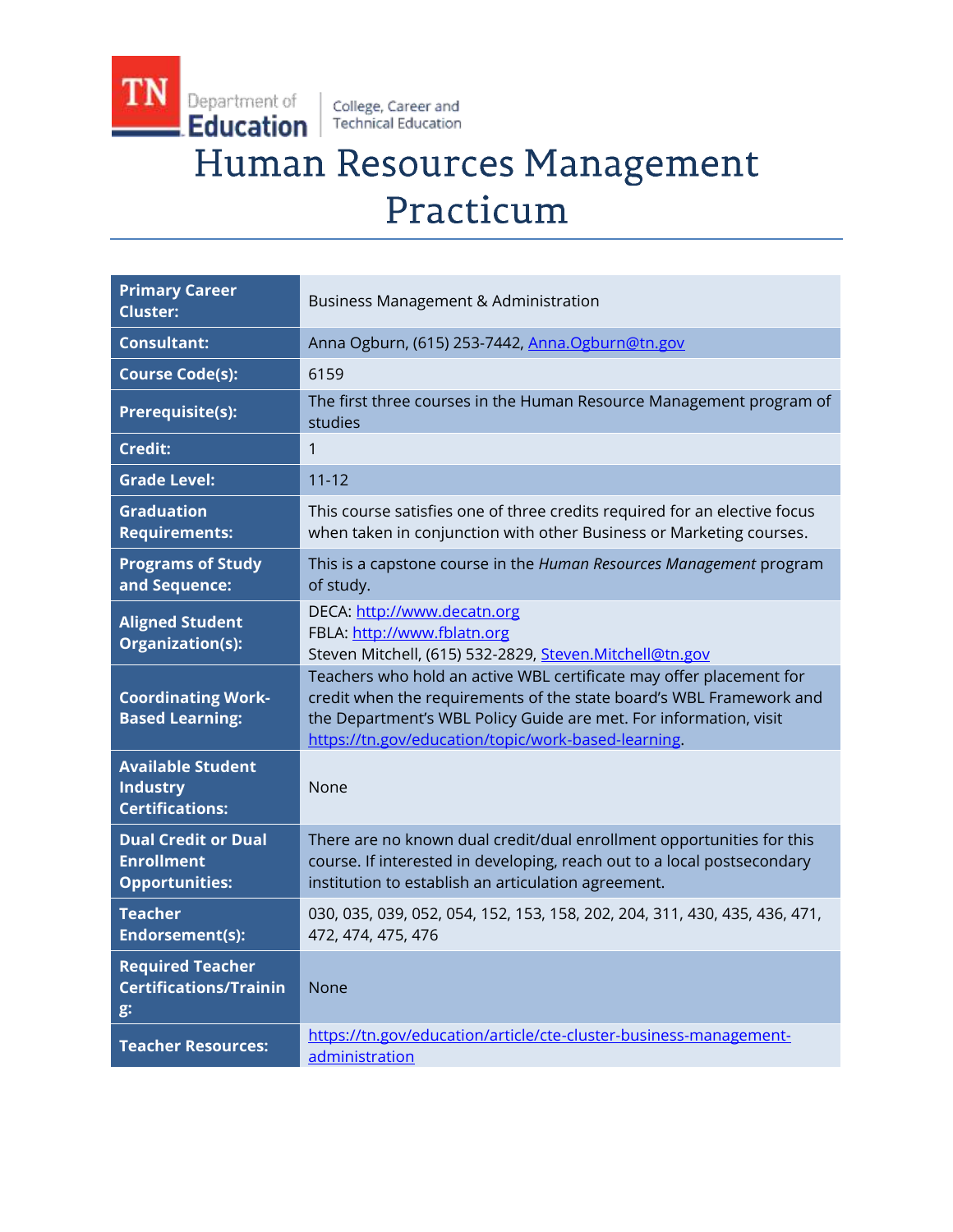# **Course Description**

*Human Resources Management Practicum* is a capstone course intended to provide students with the opportunity to apply the skills and knowledge learned in previous Human Resources courses within a simulated startup environment or authentic business setting. This course is ideal for students who wish to pursue careers as professionals in the field of human resources. Practicum activities and experiences should take under the supervision of the instructor and in collaboration with a local business partner. The standards in this course can also be used to promote student participation in a work-based learning (WBL) experience through an internship or other off-campus arrangement. Upon completion of the practicum, proficient students will be prepared to continue their study at the postsecondary level.

# **Work-Based Learning Framework**

Practicum activities may take the form of work-based learning (WBL) opportunities (such as internships, cooperative education, service learning, and job shadowing) or industry-driven projectbased learning. These experiences must comply with the Work-Based Learning Framework guidelines established in SBE High School Policy 2.103. As such, this course must be taught by a teacher with an active WBL Certificate issued by the Tennessee Department of Education and follow policies outlined in the Work-Based Learning Policy Guide available online at [https://tn.gov/education/topic/work-based-learning.](https://tn.gov/education/topic/work-based-learning) The Tennessee Department of Education provides a *Personalized Learning Plan* template to ensure compliance with the Work-Based Learning Framework, state and federal Child Labor Law, and Tennessee Department of Education policies, which must be used for students participating in WBL opportunities.

## **Program of Study Application**

This is the capstone course in the *Human Resources Management* program of study. For more information on the benefits and requirements of implementing these programs in full, please visit the Business Management & Administration, Marketing, and Finance career cluster websites available at [https://tn.gov/education/topic/career-clusters.](https://tn.gov/education/topic/career-clusters)

#### **Course Requirements**

This capstone course aligns with the requirements of the Work-Based Learning Framework (established in Tennessee State Board High School Policy), with the Tennessee Department of Education's Work-Based Learning Policy Guide, and with state and federal Child Labor Law. As such, the following components are course requirements:

## **Course Standards**

- 1) A student will have a Personalized Learning Plan that identifies their long-term goals, demonstrates how the Work-Based Learning (WBL) experience aligns with their elective focus and/or high school plan of study, addresses how the student plans to meet and demonstrate the course standards, and addresses employability skill attainment in the following areas:
	- a. Application of academic and technical knowledge and skills (embedded in course standards)
	- b. Career knowledge and navigation skills
	- c. 21st Century learning and innovation skills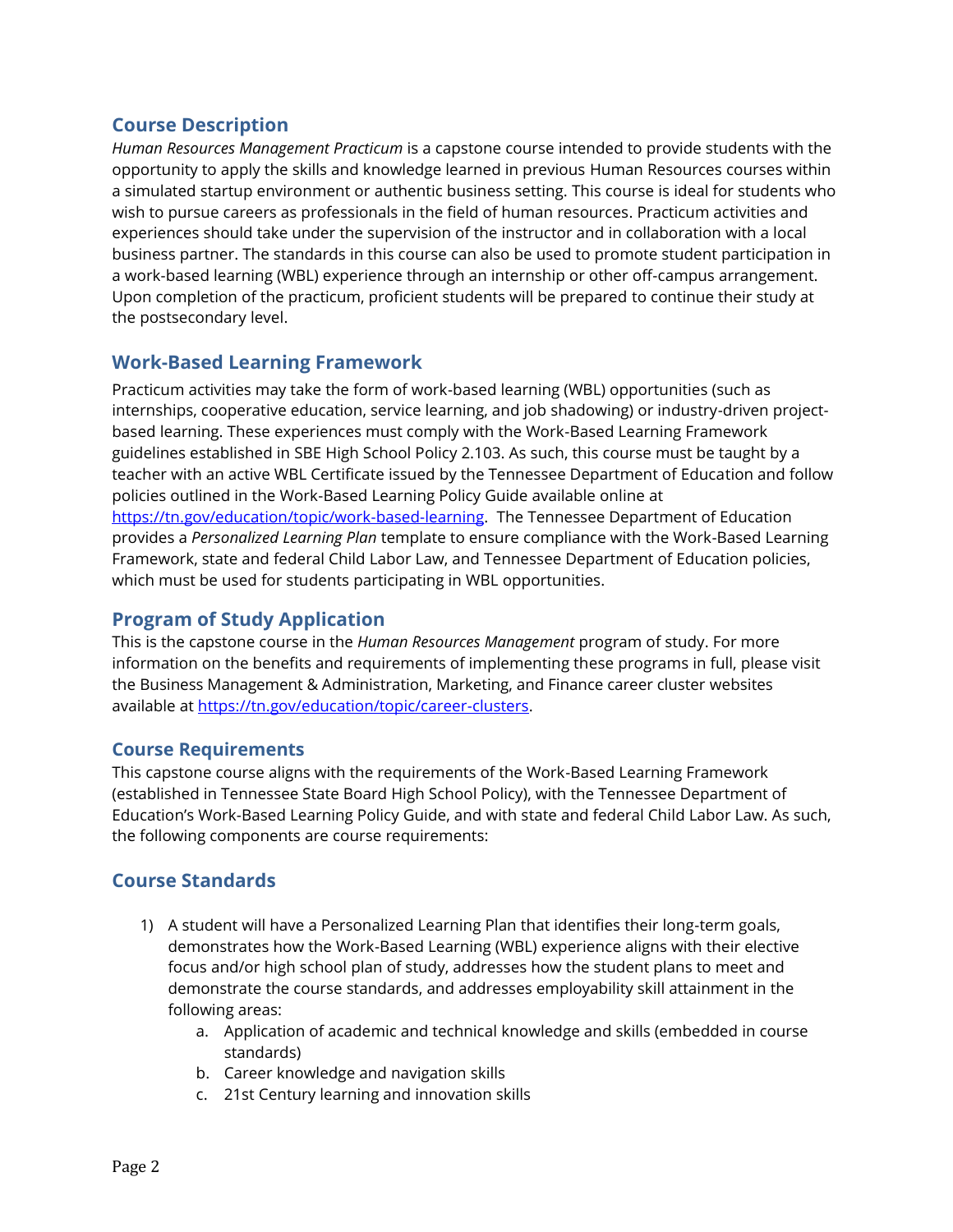d. Personal and social skills

d.

#### **Launching a Career in Human Resources**

- 2) Research human resources in an industry/market/location of choice, including but not limited to the local region. Produce an in-depth profile, case study, or similar analysis of the chosen company. Companies could range from local businesses to web startups to expansions of existing businesses into new products or markets. Cite specific textual evidence from the company's literature, conduct interviews, and/or analyze press coverage (if available) to summarize the following:
	- a. The mission and history of the organization
	- b. Headquarters and organizational structure
	- c. Products or services provided
	- d. Marketing/branding strategy
	- e. Profit model
	- f. Website and contact information
- 3) Complete an authentic job application as part of a career search or work-based learning experience. Participate in a mock interview. Prior to the interview, update a personal resume, research tips on dress and grooming, most commonly asked interview questions, appropriate conduct during an interview, and recommended follow-up procedure. Upon completion of the interview, write a thank you letter to the interviewer in a written or email format.
- 4) Search for the resumes of human resources professionals retrieved from the websites of institutions, organizations, or professional networks. Discuss what is typically included in the resumes of human resources professionals, compare and contrast several examples, and create a personal resume modeled after elements identified in the search.
- 5) Investigate the current climate for human resources in the United States and abroad. Synthesizing the most recent information on recruiting and acquisition, employee relations, employee benefits and compensation, organizational development, diversity in the workplace, labor relations, and legal issues in employment, identify the possible constraints and opportunities for hiring qualified employees in a target market. Draw conclusions based on the research and compile into a memo, executive summary, or mock proposal highlighting successful hiring practices.

#### **Professionalism and Ethics**

- 6) In collaboration with designated teammates, develop a professionalism rubric with performance indicators for each of the following professional attributes and use it to evaluate course assignments and personal work:
	- a. Attendance/punctuality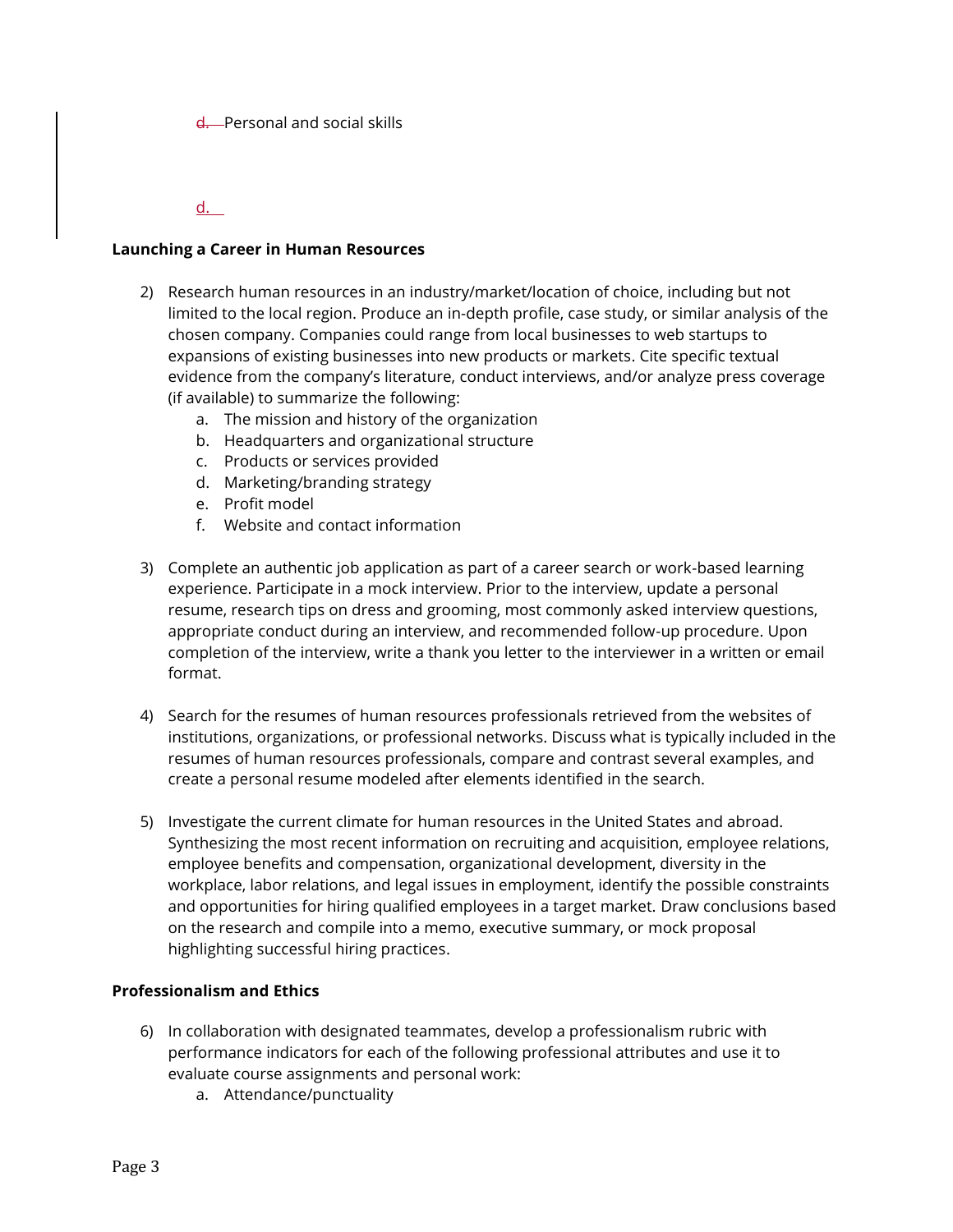- b. Professional dress and behavior
- c. Positive attitude
- d. Collaboration
- e. Honesty
- f. Respect
- g. Responsibility
- h. Appropriate technology use
- 7) Collect Codes of Ethics from various human resources related professional organizations such as the Human Resources Management Association, American Human Resources Development Association, American Staffing Association, Association for Talent Development, Labor and Employment Relations Association, and the National Institute for Personnel Management to examine areas of commonality. Participate in a class discussion on the significance of including specific standards in these areas. Synthesize principles from the codes investigated to create a personal code of ethics.

#### **Transferring Course Concepts to Practicum**

- 8) Apply skills and knowledge from previous courses in an authentic work-based learning internship, job shadow, or classroom-based project. Where appropriate, develop, practice, and demonstrate skills outlined in previous courses.
- 9) Identify a human resources problem faced by a local business to define a project proposal. Incorporate organization interviews into the research, as well as human resources concepts from the prior three courses. Prepare a written project proposal including the problem definition; justification for why the problem is important to solve; design statement; criteria; constraints; information obtained through research; and deliverables.
- 10) Create and continually update a personal journal to document skills learned during the practicum and draw connections between the experience and previous course content by reflecting on:
	- a. Tasks accomplished and activities implemented
	- b. Positive and negative aspects of the experience
	- c. How challenges were addressed
	- d. Team participation in a learning environment
	- e. Comparisons and contrasts between classroom and work environments
	- f. Interactions with colleagues and supervisors
	- g. Personal career development
	- h. Personal satisfaction

#### **Portfolio**

11) Create a portfolio, or similar collection of work, that illustrates mastery of skills and knowledge outlined in the previous courses and applied in the practicum. The portfolio should reflect thoughtful assessment and evaluation of the progression of work involving the application of steps of the entrepreneurial or business acquisition process. The following documents will reside in the student's portfolio: